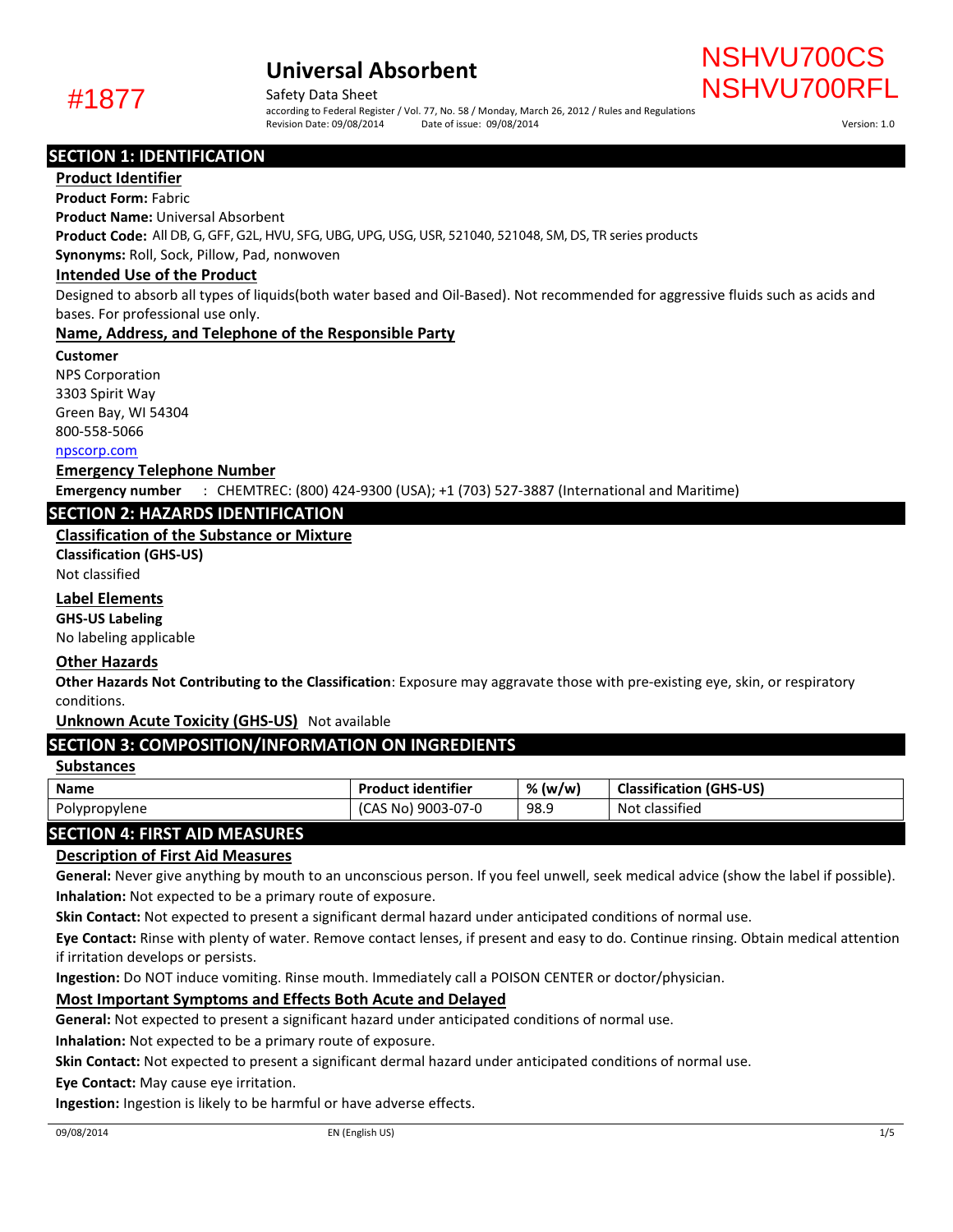Safety Data Sheet

according to Federal Register / Vol. 77, No. 58 / Monday, March 26, 2012 / Rules and Regulations

Chronic Symptoms: None expected under normal conditions of use.

# Indication of Any Immediate Medical Attention and Special Treatment Needed

If you feel unwell, seek medical advice (show the label where possible).

# SECTION 5: FIRE-FIGHTING MEASURES

# Extinguishing Media

Suitable Extinguishing Media: Use extinguishing media appropriate for surrounding fire.

Unsuitable Extinguishing Media: Do not use a heavy water stream. Use of heavy stream of water may spread fire.

#### Special Hazards Arising From the Substance or Mixture

Fire Hazard: Not considered flammable but may burn at high temperatures.

Explosion Hazard: Product itself is not explosive.

Reactivity: Hazardous reactions will not occur under normal conditions.

#### Advice for Firefighters

Precautionary Measures Fire: Exercise caution when fighting any chemical fire.

Firefighting Instructions: Use water spray or fog for cooling exposed containers.

Protection During Firefighting: Do not enter fire area without proper protective equipment, including respiratory protection.

Hazardous Combustion Products: Carbon oxides (CO,  $CO<sub>2</sub>$ ).

Reference to Other Sections

Refer to section 9 for flammability properties.

#### SECTION 6: ACCIDENTAL RELEASE MEASURES

#### Personal Precautions, Protective Equipment and Emergency Procedures

General Measures: No special measures required.

#### For Non-Emergency Personnel

Protective Equipment: Use appropriate personal protection equipment (PPE).

Emergency Procedures: Evacuate unnecessary personnel.

#### For Emergency Personnel

Protective Equipment: Equip cleanup crew with proper protection.

Emergency Procedures: Eliminate ignition sources. Ventilate area.

#### Environmental Precautions

Prevent entry to sewers and public waters.

#### Methods and Material for Containment and Cleaning Up

For Containment: Contain and collect as any solid.

Methods for Cleaning Up: Dispose of waste safely. Transfer spilled material to a suitable container for disposal. Contact competent authorities after a spill.

#### Reference to Other Sections

See Heading 8. Exposure controls and personal protection.

# SECTION 7: HANDLING AND STORAGE

#### Precautions for Safe Handling

Additional Hazards When Processed: None.

Hygiene Measures: Handle in accordance with good industrial hygiene and safety procedures. Wash hands and other exposed areas with mild soap and water before eating, drinking or smoking and when leaving work.

#### Conditions for Safe Storage, Including Any Incompatibilities

Technical Measures: Comply with applicable regulations.

Storage Conditions: Keep/Store away from direct sunlight, extremely high temperatures, and incompatible materials.

Incompatible Materials: Strong oxidizers.

#### Specific End Use(s)

Designed to absorb all types of liquids(both water based and Oil-Based). Not recommended for aggressive fluids such as acids and bases. For professional use only.

# SECTION 8: EXPOSURE CONTROLS/PERSONAL PROTECTION

#### Control Parameters

No Occupational Exposure Limits (OELs) have been established for this product or its chemical components.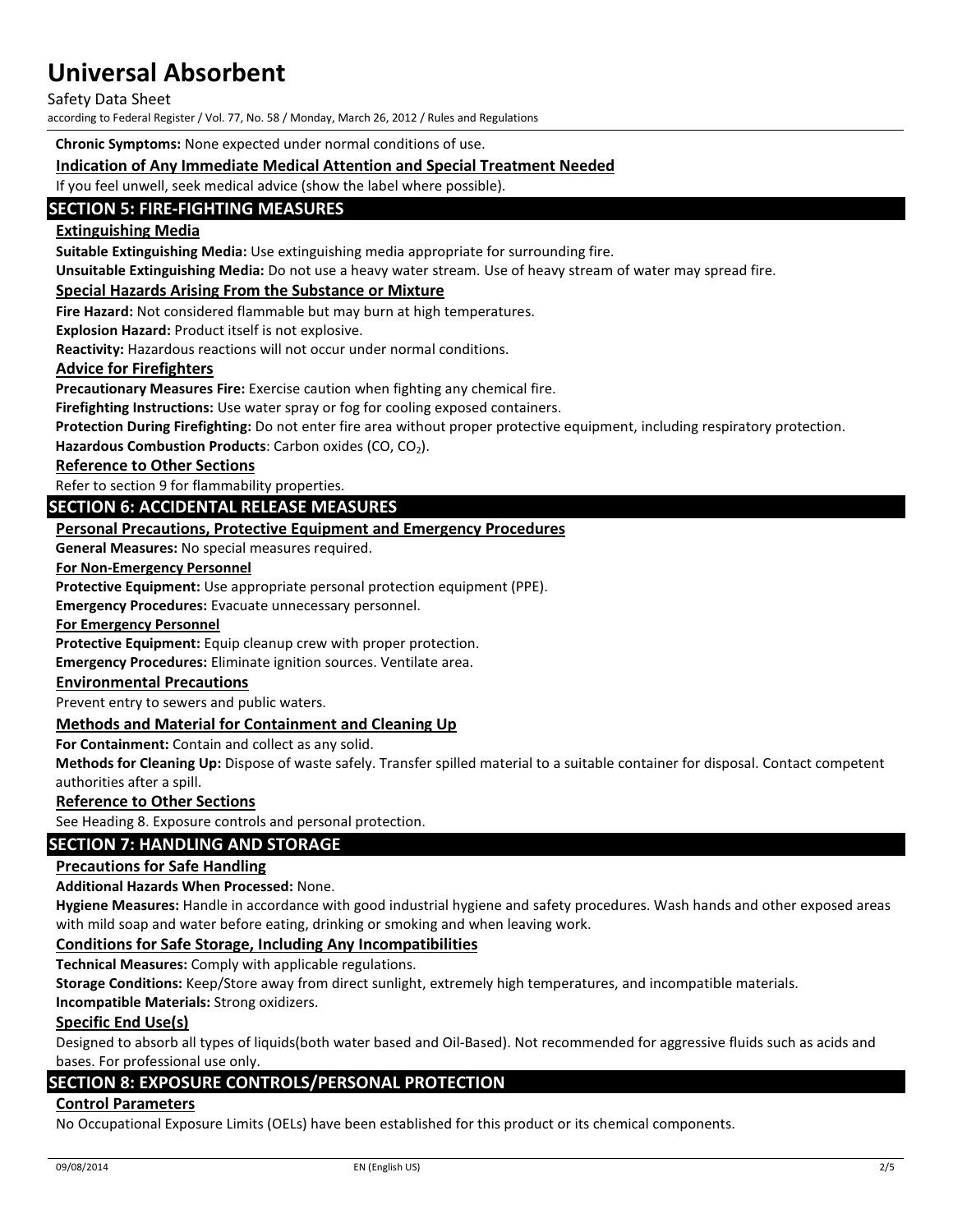Safety Data Sheet

according to Federal Register / Vol. 77, No. 58 / Monday, March 26, 2012 / Rules and Regulations

#### Exposure Controls

Appropriate Engineering Controls: Ensure all national/local regulations are observed.

Personal Protective Equipment: Not required for normal conditions of use

Materials for Protective Clothing: Not required for normal conditions of use

Hand Protection: Not required for normal conditions of use

Eye Protection: Not required for normal conditions of use

Skin and Body Protection: Not required for normal conditions of use

Respiratory Protection: Not required for normal conditions of use

Environmental Exposure Controls: Do not allow the product to be released into the environment.

#### Consumer Exposure Controls: Do not eat, drink or smoke during use

# SECTION 9: PHYSICAL AND CHEMICAL PROPERTIES

| <b>Information on Basic Physical and Chemical Properties</b> |                |                                                                       |  |  |
|--------------------------------------------------------------|----------------|-----------------------------------------------------------------------|--|--|
| <b>Physical State</b>                                        |                | Solid                                                                 |  |  |
| Appearance                                                   |                | Gray or green                                                         |  |  |
| Odor                                                         |                | Odorless                                                              |  |  |
| <b>Odor Threshold</b>                                        |                | Not available                                                         |  |  |
| рH                                                           |                | Not available                                                         |  |  |
| <b>Evaporation Rate</b>                                      |                | Not available                                                         |  |  |
| <b>Melting Point</b>                                         |                | 177 °C (350 °F)                                                       |  |  |
| <b>Freezing Point</b>                                        |                | Not available                                                         |  |  |
| <b>Boiling Point</b>                                         |                | Not available                                                         |  |  |
| <b>Flash Point</b>                                           |                | 625 °C (1157 °F)                                                      |  |  |
| <b>Auto-ignition Temperature</b>                             |                | Not available                                                         |  |  |
| <b>Decomposition Temperature</b>                             |                | Not available                                                         |  |  |
| Flammability (solid, gas)                                    |                | Not available                                                         |  |  |
| <b>Lower Flammable Limit</b>                                 |                | Not available                                                         |  |  |
| <b>Upper Flammable Limit</b>                                 |                | Not available                                                         |  |  |
| <b>Vapor Pressure</b>                                        |                | Not available                                                         |  |  |
| <b>Relative Vapor Density at 20 °C</b>                       |                | Not available                                                         |  |  |
| <b>Relative Density</b>                                      |                | Not available                                                         |  |  |
| <b>Specific Gravity</b>                                      |                | 0.9                                                                   |  |  |
| Solubility                                                   |                | Insoluble                                                             |  |  |
| Partition coefficient: n-octanol/water                       |                | Not available                                                         |  |  |
| <b>Viscosity</b>                                             |                | Not available                                                         |  |  |
| <b>Explosion Data – Sensitivity to Mechanical Impact</b>     | $\ddot{\cdot}$ | Not expected to present an explosion hazard due to mechanical impact. |  |  |
| <b>Explosion Data – Sensitivity to Static Discharge</b>      |                | Not expected to present an explosion hazard due to static discharge.  |  |  |

# SECTION 10: STABILITY AND REACTIVITY

Reactivity: Hazardous reactions will not occur under normal conditions.

Chemical Stability: Stable under recommended handling and storage conditions (see section 7).

Possibility of Hazardous Reactions: Hazardous polymerization will not occur.

Conditions to Avoid: Extremely high or low temperatures. Incompatible materials. Ignition sources.

Incompatible Materials: Strong oxidizers.

Hazardous Decomposition Products: Carbon oxides (CO,  $CO<sub>2</sub>$ ).

# SECTION 11: TOXICOLOGICAL INFORMATION

# Information on Toxicological Effects - Product

Acute Toxicity: Not classified

LD50 and LC50 Data: Not available

# Skin Corrosion/Irritation: Not classified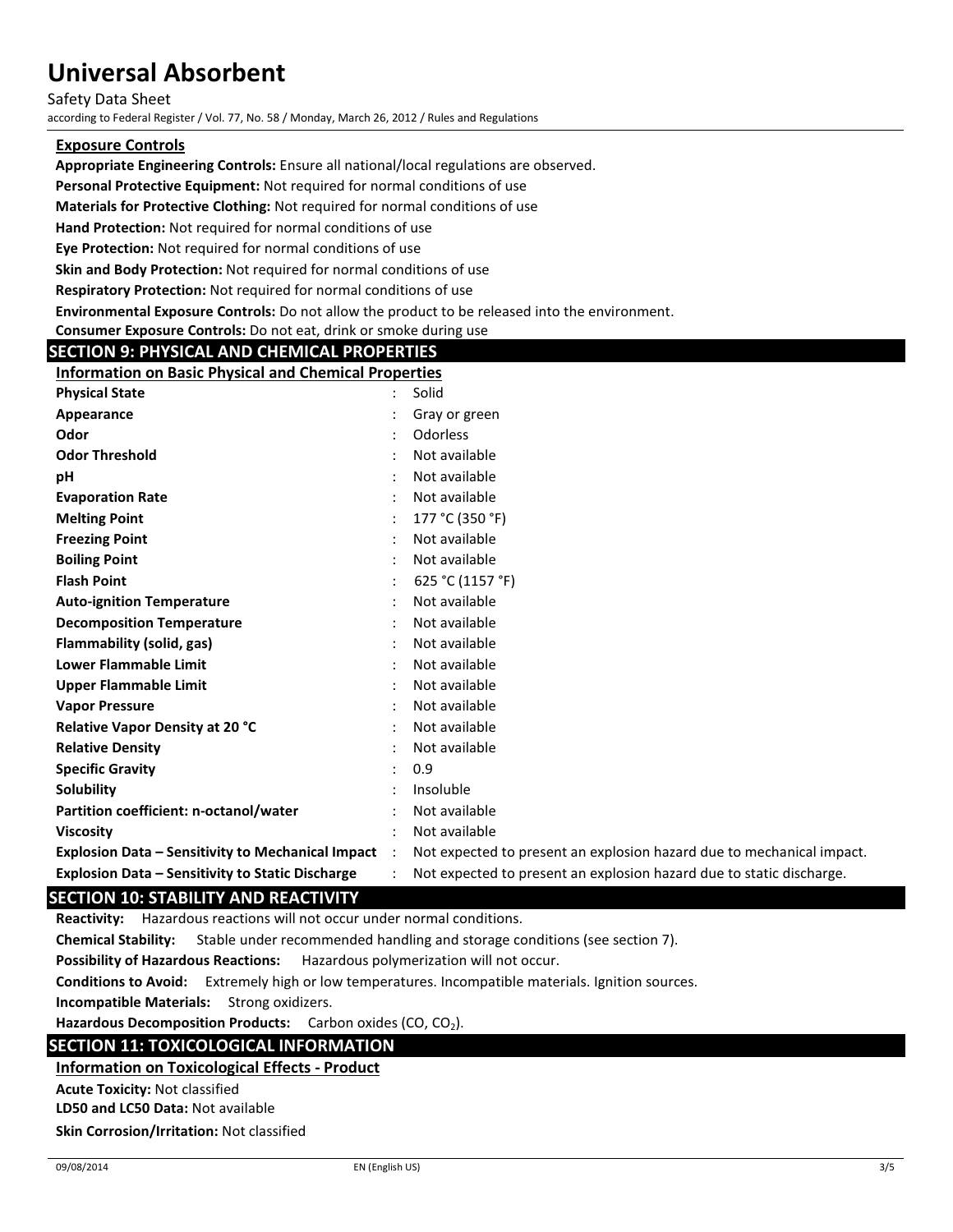Safety Data Sheet according to Federal Register / Vol. 77, No. 58 / Monday, March 26, 2012 / Rules and Regulations

# Serious Eye Damage/Irritation: Not classified

Respiratory or Skin Sensitization: Not classified

Germ Cell Mutagenicity: Not classified

Teratogenicity: Not available

Carcinogenicity: Not classified

Specific Target Organ Toxicity (Repeated Exposure): Not classified

Reproductive Toxicity: Not classified

Specific Target Organ Toxicity (Single Exposure): Not classified

Aspiration Hazard: Not classified

Symptoms/Injuries After Inhalation: Not expected to be a primary route of exposure.

Symptoms/Injuries After Skin Contact: Not expected to present a significant dermal hazard under anticipated conditions of normal use.

Symptoms/Injuries After Eye Contact: May cause eye irritation.

Symptoms/Injuries After Ingestion: Ingestion is likely to be harmful or have adverse effects.

Chronic Symptoms: None expected under normal conditions of use.

# Information on Toxicological Effects - Ingredient(s)

LD50 and LC50 Data:

Polypropylene (9003-07-0)

IARC Group 3

# SECTION 12: ECOLOGICAL INFORMATION

**Toxicity** Not classified

Persistence and Degradability Not available

Bioaccumulative Potential Not available

**Mobility in Soil Not available** 

Other Adverse Effects

**Other Information:** Avoid release to the environment.

# SECTION 13: DISPOSAL CONSIDERATIONS

Waste Disposal Recommendations: Dispose of waste material in accordance with all local, regional, national, and international regulations.

Ecology – Waste Materials: Avoid release to the environment.

# SECTION 14: TRANSPORT INFORMATION

| 14.1 In Accordance with DOT  | Not regulated for transport |
|------------------------------|-----------------------------|
| 14.2 In Accordance with IMDG | Not regulated for transport |
| 14.3 In Accordance with IATA | Not regulated for transport |
| 14.4 In Accordance with TDG  | Not regulated for transport |

# SECTION 15: REGULATORY INFORMATION

US Federal Regulations

# Polypropylene (9003-07-0)

Listed on the United States TSCA (Toxic Substances Control Act) inventory

#### US State Regulations

Neither this product nor its chemical components appear on any US state lists.

# Canadian Regulations

| <b>Universal Absorbent</b>                                       |                                                                 |     |  |
|------------------------------------------------------------------|-----------------------------------------------------------------|-----|--|
| <b>WHMIS Classification</b>                                      | Uncontrolled product according to WHMIS classification criteria |     |  |
|                                                                  |                                                                 |     |  |
|                                                                  |                                                                 |     |  |
| Polypropylene (9003-07-0)                                        |                                                                 |     |  |
| Listed on the Canadian DSL (Domestic Substances List) inventory. |                                                                 |     |  |
| 09/08/2014                                                       | EN (English US)                                                 | 4/5 |  |